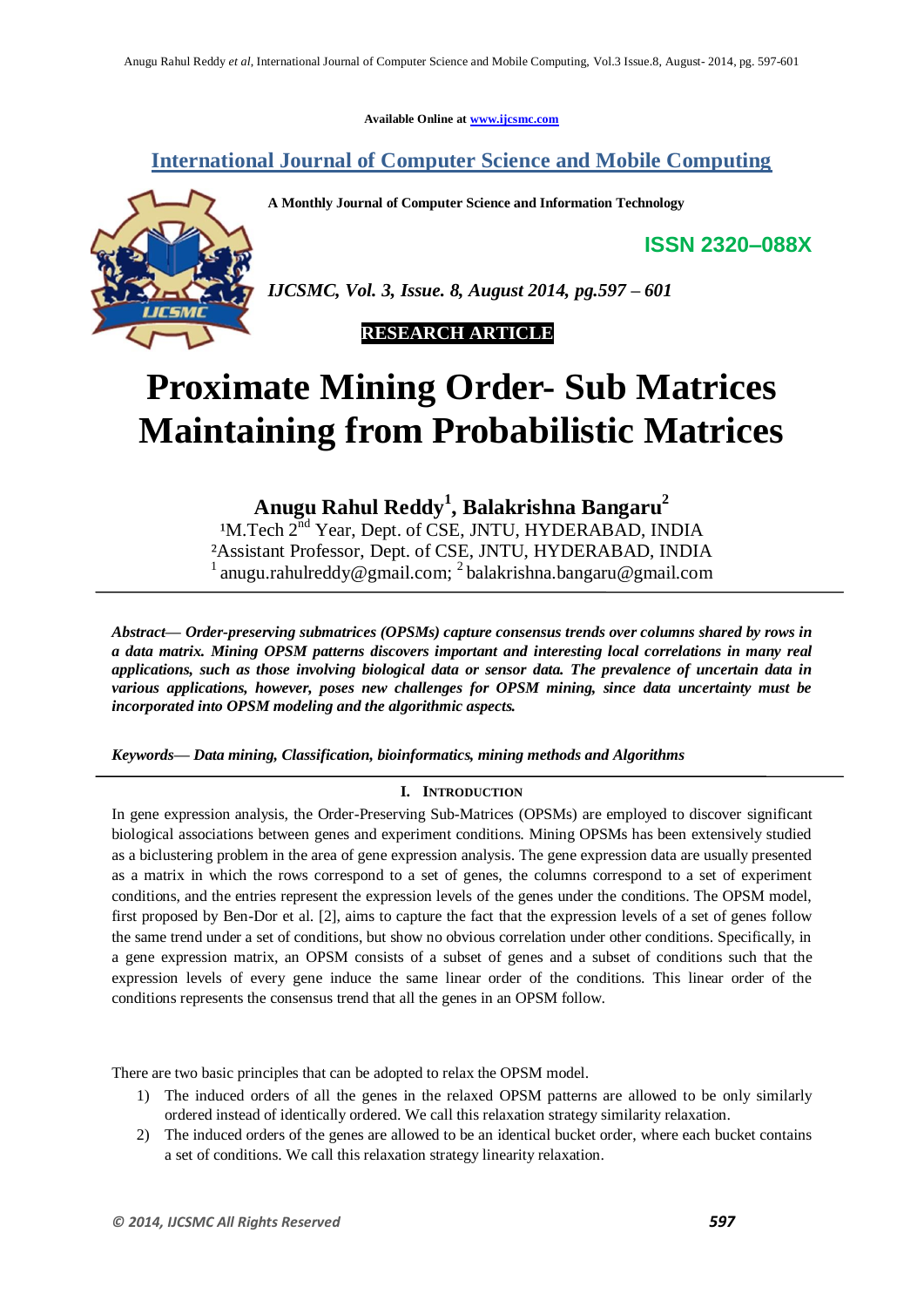The main contributions of this paper are twofold.

- 1) We propose a novel BOPSM model and develop an efficient breadth-first method called APRIBOPSM, which exhaustively mines BOPSM patterns. Empirical studies show that the adoption of the BOPSM model improves the quality of the mined patterns compared to the strict OPSM model. The APRIBOPSM method is also significantly more efficient than the state-of-the-art OPSM mining method OPC-Tree, when it is used to mine strict OPSM patterns. This shows the robustness of the APRIBOPSM algorithm.
- 2) We further generalize the BOPSM model and propose the GeBOPSM model. Experiments show that, compared to all current relaxed OPSM models, the GeBOPSM model better captures the characteristics of noisecontaminated OPSM patterns in real gene expression data.
- 3) We develop an efficient mining method called SEEDGROWTH, which is able to mine sufficient GeBOPSM patterns by growing seed BOPSMs into maximal GeBOPSMs.

#### **II. EXISTING SYSTEM**

To synthesize additional replicates, for each gene and each experiment, we follow standard practice to model the values by a Gaussian distribution with the mean and variance equal to the sample mean and variance of the 4 replicates. The expression values of new replicates were then sampled from the Gaussian. New columns are synthesized by randomly drawing an existing column, fitting Gaussians as described, and sampling values from it. This way of construction mimics the addition of knockout experiments of genes in the same sub pathways of the original ones.

#### **III.RELATED WORK**

The OPSM model was originally proposed by Ben-Dor et al , which captures the fact that the expression levels of a set of genes exhibit similar trend under a set of experiment conditions. Experiments in show that, compared to several other types of biclustering models such as CC and Bimax, the OPSM model promotes the discovery of a larger fraction of biologically significant patterns based on a real biological dataset. However, it has also been recognized that the OPSM model may be too strict to be practical, since the real gene expression data are noisy. Thus, different relaxation approaches on the model are studied.

#### The AOPC model:

AOPC model relaxes the condition that all the rows in an OPSM should induce the same linear order of columns, and it requires only that a pre-specified fraction of rows induce the same linear or-der, while the induced orders of other rows only need to be "similar enough". The ROPSM model proposed by Fang et al. [5] is a further relaxation of the AOPC model also based on "similarity". The ROPSM model uses the backbone order to capture the consensus trend of an ROPSM pattern, and only requires that the induced orders of all the rows in the pattern be similar enough to the backbone order. Basically, both the AOPC model and the ROPSM model only consider the similarity relaxation approach.

#### ROPSM Model:

Mining OPSM patterns is shown to be an NP-complete problem in [2], and mining relaxed OPSMs accordingly becomes more difficult. BenDor et al. Proposed a model-based method, which aims to mine the best OPSM in terms of the statistical significance. Their method keeps a limited number of partial models which are smaller OPSMs, and then expands the partial models into larger OPSMs.

The AOPC mining method proposed in takes a set of OPSMs as input, and merges pairs of OPSMs into AOPCs in a greedy way until no more AOPCs can be generated. The ROPSM mining method proposed in similarly takes a set of OPSMs as input. Instead of merging OPSMs, it expands those seed OPSMs by adopting different growing strategies until maximal ROPSMs are reached.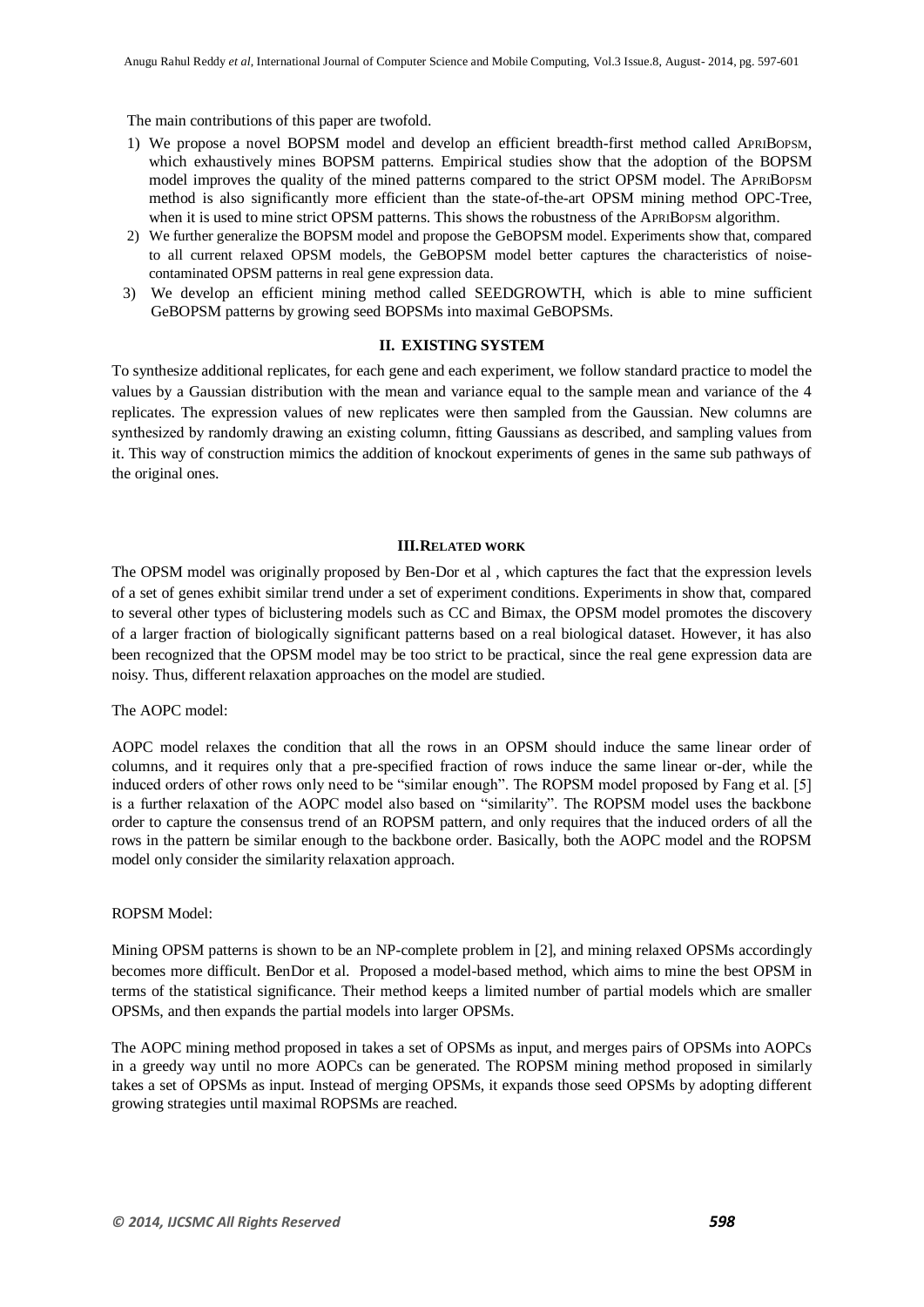#### **IV.ALGORITHMS**

#### **Algorithm 1:** APRIBOPSM

**Input**: Matrix M(G; T), d<sub>max</sub>, g<sub>min</sub>, c<sub>min</sub>, r<sub>min</sub>

- **1.**  $F_1$  = fsize-1 frequent bucket orders **g**;
- 2. **for**  $(k = 2; F_k \t_1 6 = ; k + 4)$  **do**
- **3.**  $C_{k} = \text{GENCAND}(F_{k-1})$ ;<br>**4. COUNTSUP(M: C**<sub>k</sub>):
- **4.** COUNTSUP(M;  $C_k$ );<br>**5. F** $k = 12 C_k$ ;
- $F_k = f$  j 2  $C_k$ ; supp()  $r_{min}g$ ;
- **6. if**  $k$  **c**<sub>min</sub> &&  $F_k$  6= **then**<br>**7.** Output BOPSMs: **7.** Output BOPSMs ;

**8. end** 

### **Algorithm 2:** GENCAND

1. **while** there are untraversed nodes in BPT ( $F_k$   $_1$ ) **do** 

- **2.** Traverse to item node p s.t. j  $[p]$ j = k 2;
- $3.$  **for** item node  $t_1$ ,  $t_2$  of p's children **do**
- **4.** insert  $t_2$  as a child of  $t_1$ ;
- **5. end**
- **6. if** p has a boundary node q as child **then**
- $\mathbf{r}$ . **for**  $\mathbf{p}'$ 's child item node  $\mathbf{t}_1$  and  $\mathbf{q}'$ 's child item node  $\mathbf{t}_2$  **do**
- **8.** insert branch q !  $t_2$  under  $t_1$  if  $t_2$  6=  $t_1$ ;<br>**9. end**
- **9. end**
- 10. **for** item nodes t<sub>1</sub>, t<sub>2</sub> of q's children **do**
- 11. **insert branch q ! t<sub>2</sub> under t<sub>1</sub>;**
- 12. **insert branch q !**  $t_1$  **under**  $t_2$ **;**<br>13. **end**
- **13. end**
- **14. end**
- **15. for** all newly inserted leaf nodes t **do**
- 16. **if** any size-(k 1) sub-order of  $[t]$  2=  $F_{k+1}$  then<br>17. undo insertion of node t;
- **17.** undo insertion of node t;
- **18. end**

#### **V. ALGORITHMS COMPARISON**

We compare our algorithms with the state-of-the-art mining methods of other relaxed models, which include OPC-Tree, AOPC and OPSM-Growth as follows.

OPC-Tree is a tree-based OPSM mining method [11], which exhaustively mines OPSM patterns that satisfy some size thresholds.

The AOPC method [20] mines AOPC patterns, which takes a set of OPSM patterns as input, and merges them into AOPCs in a greedy way until no more valid AOPCs can be generated.

The OPSM-Growth method [5] takes seed OPSMs as input and expands them into maximal ROPSM patterns.



```
FIGURE 1: GeBOPSM - Execution Time of Mined GeBOPSMs (g_{min} = 0.3; d_{max} = 0)
```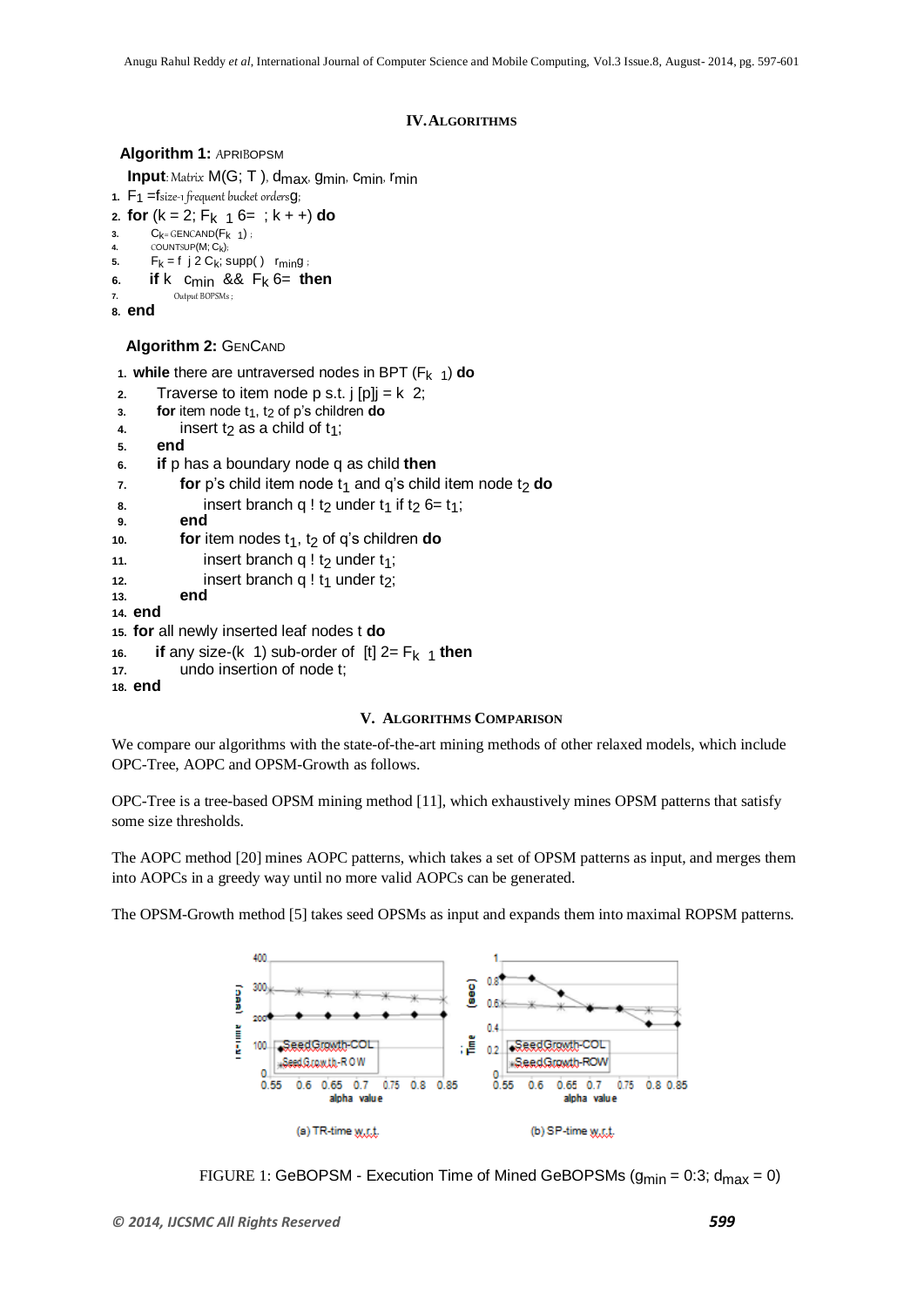







FIGURE 3: BOPSM - Quality of BOPSMs with Respect To  $g_{min}$  and  $d_{max}$